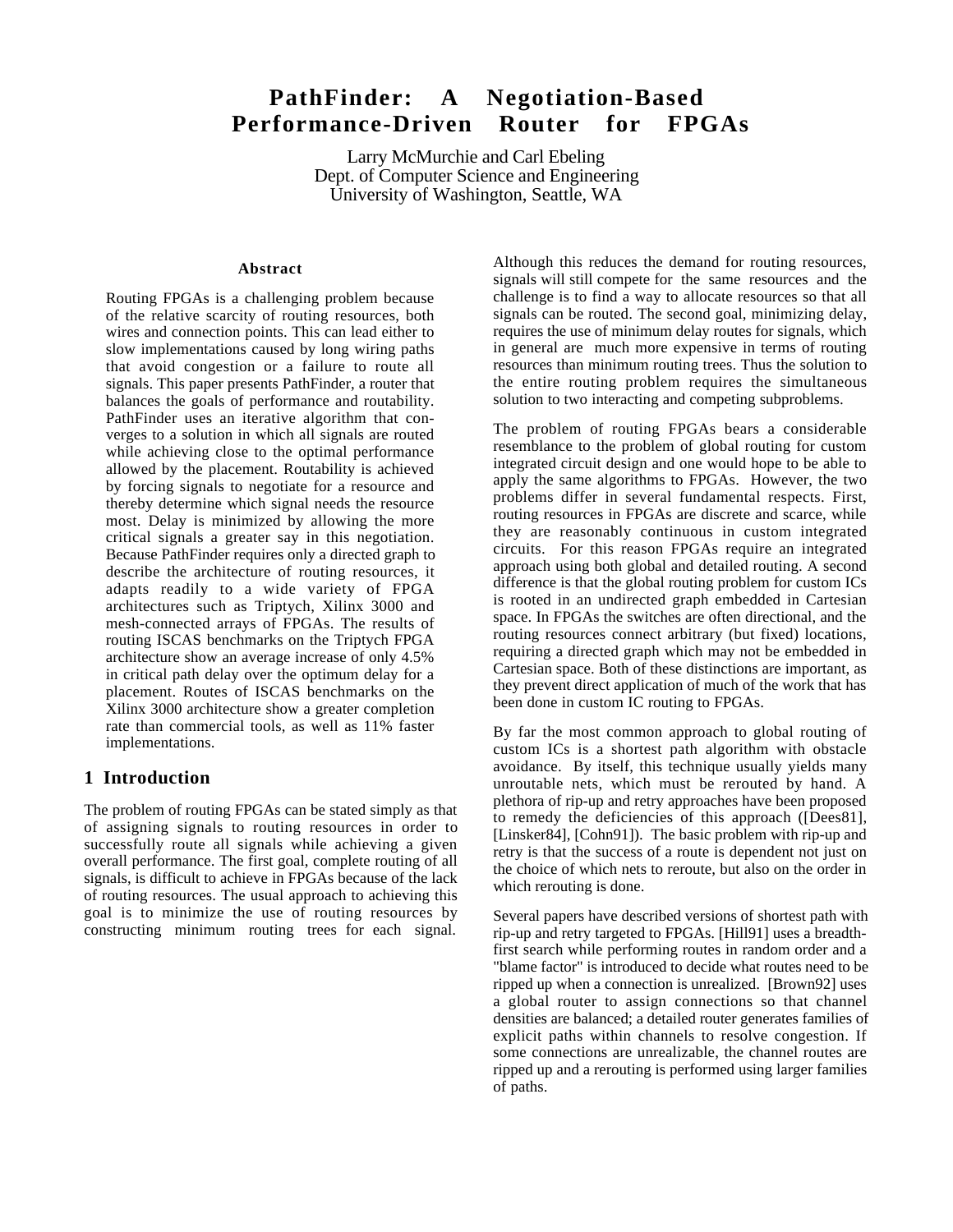Delay is usually factored into the standard rip-up and retry approach by ordering the nets to be routed such that critical nets are routed most directly ([Brown92]). How to optimally balance the competing goals of minimizing delay of critical paths and eliminating congestion is an open question. [Alexander94] presents a general multi-weighted graph formalism that attempts to accommodate delay and congestion. Results based only upon congestion elimination compare favorably with those of [Brown92]; however, the work is preliminary and no results are given that compare critical path lengths.

The most extensive work to date factoring delay into FPGA routing has been that of [Frankle92]. In this work a slack analysis is performed to calculate upper bounds for individual source/sink connections. A rip-up and retry scheme routes signals, increasing upper bounds as needed. Once the routing has completed, selected connections are rerouted so as to reduce the overall delay. Although the results of this scheme are good (delays of the final routes average 16% higher than optimal), the performance of this scheme, as in the other rip-up and retry approaches, suffers from a dependency upon the order in which connections are routed. Also, by performing a slack analysis only at the beginning and the end of the routing process, opportunities for balancing congestion and delay are lost.

In this paper we present PathFinder, an iterative algorithm that balances the competing goals of eliminating congestion and minimizing delay of critical paths in an iterative framework. In this framework, signals are allowed to share routing resources initially, but subsequently must negotiate with other signals to determine which signal needs the shared resource most. A timing analysis is performed every iteration to apply pressure continuously to routes that can potentially become critical if left unchecked. The emphasis of our approach is to adjust the costs of routing resources in a gradual, semi-equilibrium fashion to achieve an optimum distribution of resources.

We have been careful not to introduce architecture-specific features into PathFinder so that it can be applied to any FPGA architecture. The router is customized to a specific architecture by specifying a template that describes routing resources and pin permutability. Although PathFinder could be improved by adding architecture-specific knowledge, our experiments show that it performs extremely well even without this extra knowledge.

# **2 General Approach**

PathFinder is derived from an iterative scheme for the global routing of custom IC's developed by Nair [Nair87]. This scheme differs in several aspects from most forms of rip-up and retry. Only one net is ripped up at a time, but every net is ripped up and rerouted on every iteration, even if the net does not pass through a congested area. In this way nets passing through uncongested areas can be diverted to make room for other nets currently in congested regions. Nets are ripped up and rerouted in the same order every

iteration. Our routing algorithm differs from Nair's primarily in the construction of the cost function and the handling of delay.

PathFinder is composed of two parts: a signal router, which routes one signal at a time using a shortest-path algorithm, and a global router, which calls the signal router to route all signals, adjusting the resource costs in order to achieve a complete routing. The signal router uses a breadth-first search to find the shortest path given a congestion cost and delay for each routing resource. The global router dynamically adjusts the congestion penalty of each routing resource based on the demands signals place on that resource. During the first iteration of the global router there is no cost for sharing routing resources and individual routing resources may be used by more than one signal. However, during subsequent iterations the penalty is gradually increased so that signals in effect negotiate for resources. Signals may use shared resources that are in high demand if all alternative routes utilize resources in even higher demand; other signals will tend to spread out and use resources in lower demand. The global router reroutes signals using the signal router until no more resources are shared. The use of a cost function that *gradually* increases the penalty for sharing is a significant departure from Nair's algorithm, which assigns a cost of infinity to resources whose capacity is exceeded.

In addition to minimizing congestion, the signal router ensures that the delays of all signal paths stay within the critical path delay. For multiple sinks, low congestion cost can be achieved by a minimum Steiner tree, but this can result in long delays. Low delay can be achieved by a minimum-delay tree, but this may mean competition by many signals for the same routing resources. To achieve a balance, the signal router uses the relative contribution of each connection in the circuit (i.e. source-sink pair) to the overall delay of the circuit to determine how to trade off congestion and delay. A slack ratio is computed for each connection in the circuit as the ratio of the delay of the longest path using that connection to the delay of the circuit's longest (i.e. most critical) path. Thus, every connection on the longest path has a slack ratio of 1, while connections on the least critical paths have slack ratios close to 0. The inverse of the slack ratio gives the factor by which the delay of a path can be expanded before the circuit is slowed down.

The key idea behind the signal router is that connections with a slack ratio close to 1 will be assigned greater weight in negotiating for resources and consequently will be routed directly (i.e. using a minimum-delay route) from source to sink. Connections with a small slack ratio will have less weight and pay more attention to congestion-avoidance during routing. A net with multiple sinks (which corresponds to several connections with varying slack ratios) will be routed using a combined strategy, and will not be constrained to either an overall minimum Steiner tree or minimum-delay tree route. The slack mechanism provides a smooth tradeoff between these two extremes.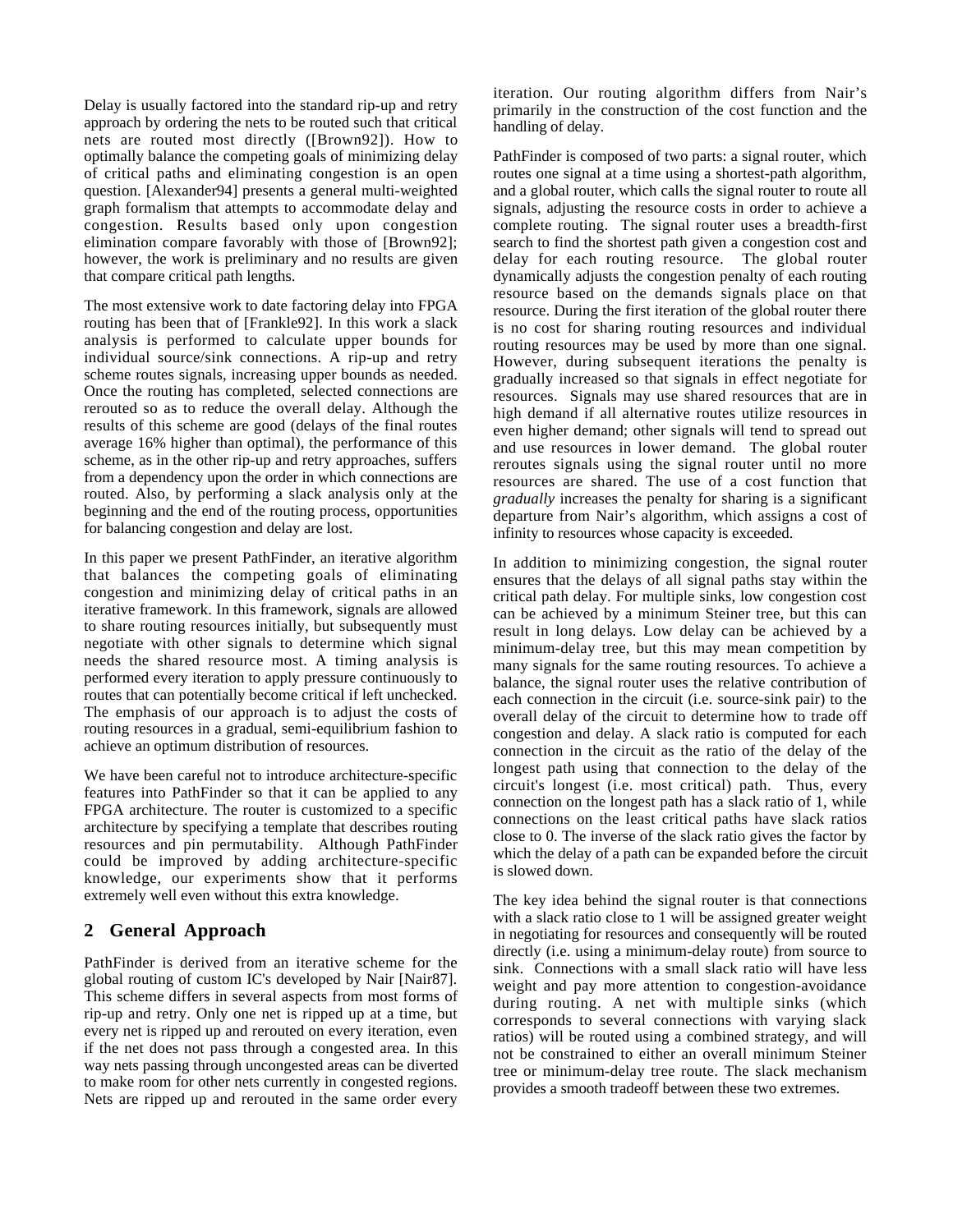# **3 PathFinder Algorithm**

The routing resources in an FPGA and their connections are represented by the directed graph  $G = (V, E)$ . The set of vertices *V* corresponds to the electrical nodes or wires in the FPGA architecture, and the edges *E* to the switches that connect these nodes. Associated with each node *n* in the architecture is a constant delay  $d_n$  and a congestion cost  $c_n$ determined by the competition among signals for *n*.

Given a signal *i* in a circuit mapped onto the FPGA, the signal net  $N_i$  is the set of terminals including the source terminal  $s_i$  and sinks  $t_{ij}$ .  $N_i$  forms a subset of *V*. A solution to the routing problem for signal *i* is the directed routing tree  $RT_i$  embedded in *G* and connecting  $s_i$  with all its *tij*.

## **3.1 Negotiated Congestion Router**

We will present the Negotiated Congestion (NC) algorithm in this section, and then extend it to minimize delay in the next section. The cost of using a given node *n* in a route is given by

$$
c_n = (b_n + h_n) * p_n \tag{1}
$$

where  $b_n$  is the base cost of using *n*,  $h_n$  is related to the history of congestion on *n* during previous iterations of the global router, and  $p_n$  is related to the number of other signals presently using  $n$ . A reasonable choice for  $b_n$  is the intrinsic delay  $d_n$  of the node  $n$  since minimizing the delay of a path in general minimizes the routing resources of a path. In the remainder of this paper we set  $b_n = d_n$ .



**Figure 1.** First order congestion

The  $h_n$  and  $p_n$  terms are motivated by the routing problems in Figures 1 and 2. Figure 1 shows a *first order congestion* problem. We need to route signals 1, 2, and 3 from their sources  $S_1$ ,  $S_2$ , and  $S_3$  to their respective sinks *D1*, *D2*, and *D3*. The arcs in the graph represent partial paths, with the associated costs in parentheses. Ignoring congestion, the minimum cost path for each signal would use node *B*. If a simple obstacle avoidance routing scheme is used, the order in which the signals are routed becomes

important. Some orderings will not be successfully routed. Moreover, the total routing cost will be a minimum only if we start with signal 2.

In the NC algorithm, the first-order congestion of Figure 1 is solved using the  $p<sub>n</sub>$  factor in our cost function (assuming for the time being  $h_n = 0$  ). During the first iteration of the global router,  $p_n$  is initialized to one, thus no penalty is imposed for the use of *n* regardless of how many signals occupy *n*. During subsequent iterations, this penalty is gradually increased, depending on how many signals share *n*. In the first iteration therefore, all three signals share *B*. During some later iteration signal 1 will find that a route through *A* gives a lower cost than through the congested node *B*. During an even later iteration signal 3 will find that a route through *C* gives a lower cost than through *B*. This scheme of negotiation for routing resources depends on a relatively gradual increase in the cost of sharing nodes. If the increase is too abrupt, signals may be forced to take high cost routes that lead to other congestion. Just as in the standard rip-up and retry scheme, the ordering would become important.



**Figure 2.** Second order congestion

Figure 2 shows an example of *second order congestion*. Again, we need to route three signals, one from each source to the corresponding sink. Let us first consider this example from the standpoint of obstacle-avoidance with rip-up and retry. Assume that we start with the routing order (1, 2, 3). Signal 1 routes through *B*, and signals 2 and 3 share node *C*. For ripup and retry to succeed, both signals 1 and 2 would have to be rerouted, with signal 2 rerouted first. Because signal 1 does not use a congested node, determining that it needs to be rerouted will be difficult in general.

This second-order congestion problem cannot be solved using  $p_n$  alone. The term  $h_n$  is required to successfully route this problem. Each iteration that node  $C$  is shared,  $h_n$ is increased slightly. After enough iterations, the route through *C* will become more expensive for signal 2 than the route through *B*. Once *B* is shared by both signals 1 and 2, signal 1 will be rerouted through *A*, and the congestion will be eliminated. The effect of  $h_n$  is to permanently increase the cost of using congested nodes so that routes through other nodes are attempted. The addition of this term to account for the history of congestion of a node is another distinction between the NC algorithm and Nair's.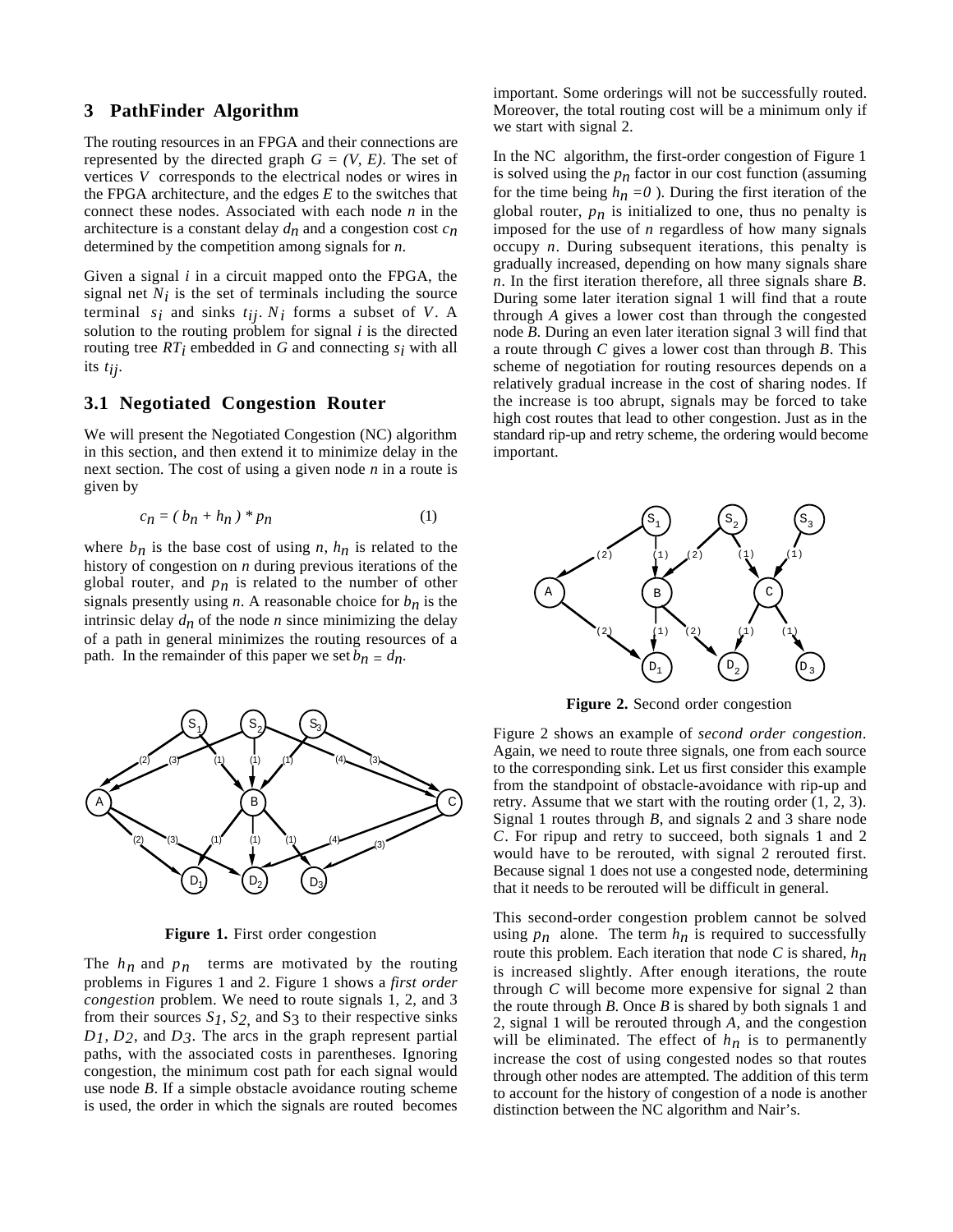The details of the NC algorithm are given below. The signal router loop starts at step 2. The routing tree *RTi* from the previous global routing iteration is erased and initialized to the signal source. A loop over all sinks *tij* of this signal is begun at step 5. A breadth-first search for the closest sink *tij* is performed using the priority queue *PQ* in steps 7-12. Fanouts *n* of node *m* are added to the priority queue at  $c_n + P_{im}$ , where  $P_{im}$  is the cost of the path from *si* to node *m*.

After a sink is found, all nodes along a backtraced path from the sink to source are added to  $RT_i$  (steps 13-16), and this updated  $RT_i$  is the source for the search for the next sink (step 6). In this way, all locations on routes to previouslyfound sinks are used as potential sources for routes to subsequent sinks. This is similar to Prim's algorithm for determining a minimum spanning tree over an undirected graph. This algorithm for constructing the routing tree is identical to an algorithm suggested by [Takahishi80] for constructing a tree embedded in an undirected graph. The quality of the points chosen by the algorithm is an open question for directed graphs; however, finding optimum (or even near-optimum) points is not essential for the global router to be successful in adjusting costs to eliminate congestion.

**Algorithm:** Negotiated Congestion (NC)

| While shared resources exist (global router)                        | [1]               |
|---------------------------------------------------------------------|-------------------|
| Loop over all signals $i$ (signal router)                           | [2]               |
| Rip up routing tree $RT_i$                                          | [3]               |
| $RT_i \leftarrow s_i$                                               | [4]               |
| Loop until all sinks $t_{ij}$ have been found                       | $\lceil 5 \rceil$ |
| Initialize priority queue <i>PQ to RT<sub>i</sub></i> at cost 0 [6] |                   |
| Loop until new $t_{ij}$ is found                                    | $[7]$             |
| Remove lowest cost node $m$ from $PQ$                               | [8]               |
| Loop over fanouts <i>n</i> of node <i>m</i>                         | [9]               |
| Add <i>n</i> to <i>PQ</i> at cost $c_n + P_{im}$                    | $[10]$            |
| End                                                                 | [11]              |
| End                                                                 | [12]              |
| Loop over nodes <i>n</i> in path $t_{ij}$ to $s_i$ (backtrace)      | $[13]$            |
| Update $c_n$                                                        | $[14]$            |
| Add <i>n</i> to $RT_i$                                              | $[15]$            |
| End                                                                 | [16]              |
| End                                                                 | [17]              |
| End                                                                 | [18]              |
| End                                                                 | [19]              |

#### **3.2 Negotiated Congestion/Delay Router**

To introduce delay into algorithm NC, we redefine the cost of using node *n* when routing a signal from  $s_i$  to  $t_{ij}$  as

$$
C_n = A_{ij} d_n + (1 - A_{ij}) c_n \tag{2}
$$

where  $c_n$  is defined in eq. (1) and  $A_{ij}$  is the slack ratio

$$
A_{ij} = D_{ij} / D_{max} \tag{3}
$$

where  $D_{ij}$  is the longest path containing the arc *(s<sub>i</sub>, t<sub>ij</sub>)*, and  $D_{max}$  is the maximum over all paths, that is, the critical path delay. Thus,  $0 < A_{ii} \leq 1$ .

The first term of eq. (2) is the delay-sensitive term, while the second term is congestion-based. Equations. (2) and (3) are the keys to providing the appropriate mix of minimumcost and minimum-delay trees. If a particular source-sink pair lies on the critical path, then  $A_{ij} = 1$  and the cost it sees for using node *n* is simply the delay term; hence, a minimum-delay route will be used and congestion will be ignored. If a source-sink pair belongs to a path whose delay is much smaller than the critical path, its *Aij* will be small and the congestion term will dominate, resulting in a route which avoids congestion at the expense of extra delay.

To accommodate delay, the NC algorithm is changed as follows. First, the  $A_{ij}$  are initialized to 1. Thus during the first iteration the global router finds the minimum-delay route for every signal. The *Aij* are recomputed each subsequent iteration. Second, the sinks are routed in decreasing  $A_{ij}$  order. Third, the priority queue (line [6]) is initialized to  $RT_i$  at cost  $A_{ij}$  *dj*. The net effect of this initialization is that nodes that are already in the (partial) routing tree will have only a delay component. We shall refer to these modifications as the NCD algorithm, or simply PathFinder, in the remainder of this paper.

The global router completes when no more shared resources exist. Note that by recalculating the  $A_{ij}$ , we have kept a tight reign on the critical path. Over the course of iterations, the critical path increases only to the extent required to resolve congestion. This approach is fundamentally different from other schemes ([Brown92], [Frankle92]) which attempt to resolve congestion first, then reduce delay by rerouting critical nets.

#### **3.4 Delay Bounds**

In this section we show that if  $h_n$  is bounded by  $d_n$ , then algorithm NCD guarantees a worst case path delay equal to the minimum delay route of the critical path. That is, in this situation algorithm NCD achieves the fastest implementation allowed by the placement. In practice, *hn* is allowed to increase gradually until a complete route is found. For very congested circuits,  $h_n$  will exceed  $d_n$ , but as we show experimentally in Section 4, algorithm NCD comes very close to this bound in practice.

**Theorem 1** If  $h_n \leq d_n$  for all nodes, then the delay of any signal path routed by algorithm NCD is bounded by *Dmax*, the delay of the longest minimum-delay path in the circuit.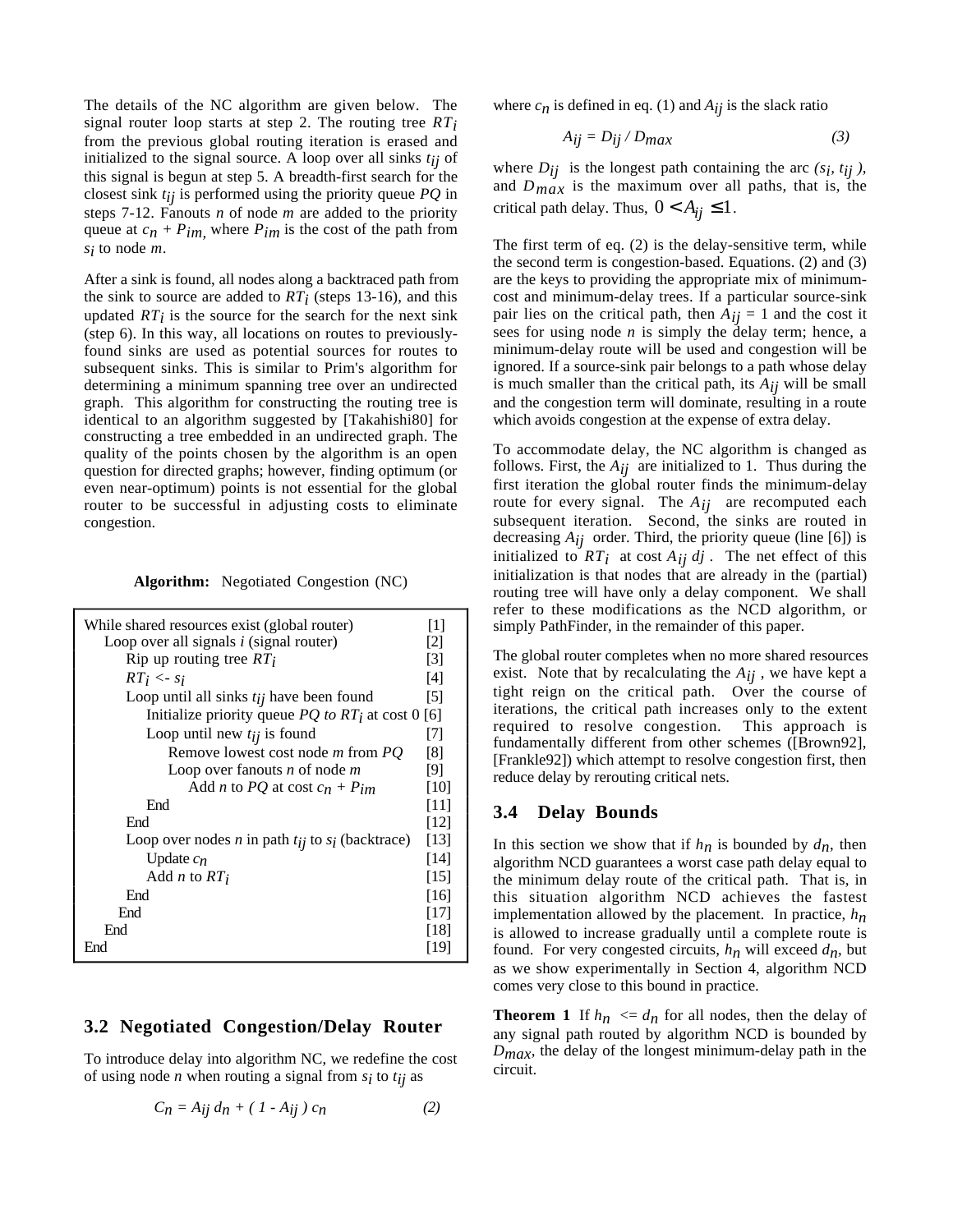**Proof sketch**: When algorithm NCD terminates successfully, the  $p_n$  term in equation 2 is 1 and can be ignored. Let *R* be the most critical routed path and *S* be the shortest delay route for *R*. The cost of *S* is given by:

$$
C_S = \sum_{n \in S} c_n
$$
  
= 
$$
\sum_{n \in S} (A_{ij}d_n + (1 - A_{ij})(d_n + h_n))
$$
  
= 
$$
\sum_{n \in S} d_n + \sum_{n \in S} (1 - A_{ij})h_n
$$

Since  $h_n \leq d_n$ ,

$$
C_{S} \le D_{ij} + \sum_{n \in S} (1 - A_{ij})d_{n}
$$
  
\n
$$
\le D_{ij} + (1 - A_{ij})D_{ij}
$$
  
\n
$$
\le D_{ij} + (D_{MAX} - D_{ij})D_{ij} / D_{MAX}
$$
  
\nSince  $D_{ij} / D_{MAX} \le 1$ ,  
\n $C_{S} \le D_{ij} + D_{MAX} - D_{ij}$ 

 $\leq D_{MAX}$ 

The cost of *R* must be less than the cost of *S*, thus the delay of *R* must be less than the cost of *S,* which is less than *Dmax*.

#### **3.5 Enhancements**

Several enhancements can increase the speed of the NCD algorithm without adversely affecting the quality of the route. One enhancement is to introduce the A\* algorithm into the breadth-first search loop. A\* uses lower bounds on path lengths to bound the breadth-first search. A\* can be applied to the congestion/delay router by tabulating the cost of minimum-delay routes from every node to all the potential sinks. During the first iteration, the search can be made linear in the number of nodes along a minimum-delay path. As iterations progress, increasing  $p_n$  and  $h_n$  cause this lower bound to prove less and less useful, and the search expands. As a result, the CPU time grows, but still remains less than a full breadth-first search.

Another enhancement is to route only the signals involved in congested nodes. This is a significant departure from Nair's original algorithm. If one examines the routing problems in Figures 1 and 2 with this modification, the same result is obtained as if one had rerouted all signals during every iteration. To date we have not seen any cases where routing only congested nodes resulted in a lowerquality route. In our experience the number of iterations increases, but the total running time decreases.

#### **4 Results**

We have performed experiments using PathFinder (specifically algorithm NCD) on two different FPGA architectures. We chose Triptych because the limited

routing resources would expose the limitations of the algorithm, and Xilinx because this allowed comparison to an FPGA router currently in wide use.

For both architectures the routing resources were described using the schematic capture system WireC. The output of the WireC system is a directed graph over all the routing resources. All architectural information required by PathFinder including delay information is contained in this directed graph. Retargeting PathFinder to a new architecture is a straightforward matter of modifying an existing template or creating a new one; no code modifications to the router are required. This approach provides a convenient mechanism for changing configurations of routing resources and examining the impact of these changes on the routability of circuits.

#### **4.1 Experiments on Triptych**

The Triptych architecture is an array of 3-input blocks ([Hauck92]). These blocks, known as RLBs (Routing and Logic Blocks) contain 3-input LUTs, as well as routing resources that can route inputs through blocks to neighboring blocks or onto buses. This approach is markedly different from other FPGA architectures, notably Xilinx, which place CLBs in a sea of routing resources. By comparison, Triptych has considerably fewer routing resources, many of which connect only nearest neighbors. The placement problem is obviously coupled closely to the routing problem. A placement program was constructed using a simulated annealing approach, where the cost function is composed of both a routing distance metric and a metric that attempts to estimate routing congestion. Even with these measures of routability included in the placement cost function, PathFinder has the difficult problem of allocating the relatively limited routing resources to signals to achieve feasible source-sink routes. Factoring in the delay of critical paths obviously complicates the problem.

| Bench | Reps | Logic<br>Levels | Optimal<br>Delay | Routed<br>Delay | % over<br>optimal |
|-------|------|-----------------|------------------|-----------------|-------------------|
|       | 10   | 2               | 23.3             | 23.3            | 0.0%              |
| 2     |      | 6               | 57.3             | 57.3            | 0.0%              |
| 3     |      |                 | 65.1             | 66.6            | 2.3%              |
|       | 2    | 14              | 123.3            | 125.3           | 1.6%              |
| 5     | 4    | 16              | 150.2            | 155.9           | 3.8%              |
| 6     | 8    | 16              | 134.2            | 138.0           | 2.8%              |
|       |      |                 | 92.8             | 97.2            | 4.7%              |
|       |      | 10              | 61.6             | 62.6            | 1.6%              |

**Table 1.** Critical path delays for the PREP benchmarks mapped to Triptych.

The results of our experiments are shown in Tables 1 and 2. Covering with three-input functions was performed with the SIS mapper. All circuits were mapped to an 8x64 array of RLBs (512 total RLBs). Table 1 shows the results of mapping the PREP benchmarks. The number of repetitions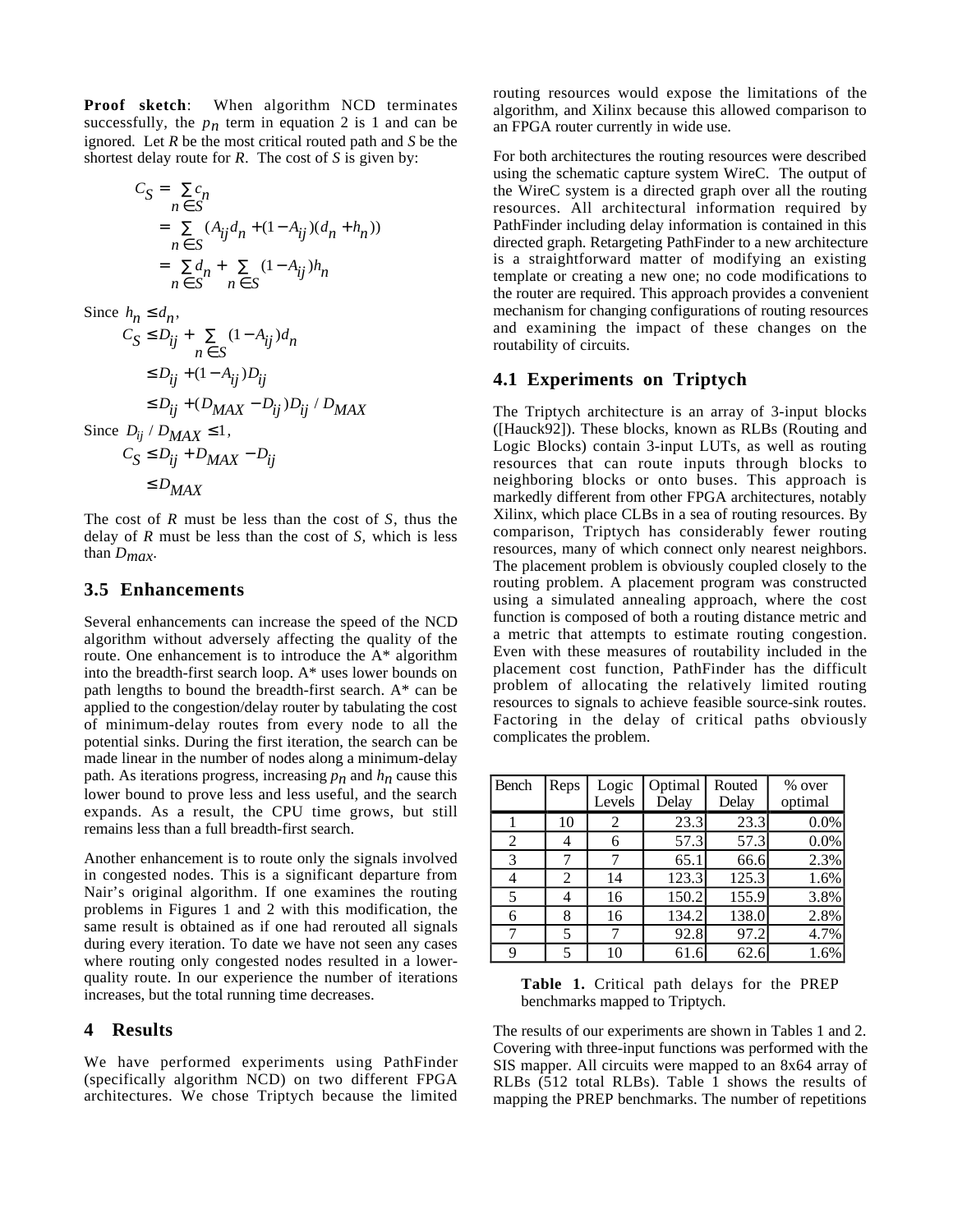(*Reps*) of any particular benchmark is determined by the maximum that will fit in the 8x64 array when routed using algorithm NC of Section 3.1. This insures a dense circuit and is therefore a good test to determine how well the router can optimize for delay when algorithm NCD of Section 3.2 is used.

The *Logic Levels* column in the table is the maximum number of 3-input functions between registers. *Optimal Delay* is a lower bound to the delay that can be obtained given a placement. This number is obtained during the first iteration of the router when only the delay term in the cost function is present*.* Note that this number may not be achievable when congestion is resolved due to competition between critical routes for the same routing resources. The *Routed Delay* column is the delay of the critical path after convergence. *% over optimal* is the % degradation of the *Routed Delay* from the *Optimal Delay*, which averages 2.1%, and is at worst 4.7%.

| <b>Benchmark</b>  | Logic<br>Levels | Optimal<br>Delay | Routed<br>Delay | % over<br>optimal |
|-------------------|-----------------|------------------|-----------------|-------------------|
| ex1               | 8               | 76.1             | 79.7            | 4.7%              |
| keyb              | 10              | 95.4             | 102.9           | 7.8%              |
| C880              | 14              | 153.8            | 159.4           | 3.6%              |
| clip              | 11              | 126.0            | 131.0           | 3.9%              |
| C <sub>1908</sub> | 15              | 161.9            | 171.3           | 5.8%              |
| mm9b              | 14              | 128.2            | 128.3           | 0.0%              |
| bw                | 7               | 89.6             | 98.1            | 9.4%              |
| s832              | 11              | 117.0            | 118.1           | 1.0%              |
| s820              | 10              | 112.8            | 114.7           | 1.7%              |
| x1                | 7               | 84.1             | 94.7            | 12.6%             |
| s953              | 10              | 101.7            | 103.8           | 2.1%              |
| s1423             | 30              | 265.2            | 271.0           | 2.1%              |

**Table 2.** Critical path delays for selected circuits from ISCAS93 mapped to Triptych.

Table 2 shows the results of running PathFinder on benchmarks obtained from ISCAS93. All circuits in the benchmark suite were included that utilized between 25% and 50% of the 8x64 array for logic (i.e. between 128 and 256 RLBs). In this case the delay degradation from optimal is an average of 4.6%, and is at worst 12.6%. The only other work quoting delay degradation from optimal is that of [Frankle92], in which an average degradation of 16% is found on the Xilinx 4000 architecture.

#### **4.2 Experiments on Xilinx 3000**

Our WireC template for the Xilinx 3000 architecture describes the entire routing structure of muxes, pips and switchboxes ([Xilinx93]). All details were specified, including routing resources to pads and clock buffers. Through parametrization of the template, we were able to describe both 3020PC68 and 3090PC84 parts.

Both CLB modes 'F' and 'FG' (corresponding to 5-input and 4-input functions) were supported; pin permutability for each mode was specified by adding additional nodes to the graph. Allowing the router to choose between input pin permutations is an important degree of freedom that often allows congestion in the neighborhood of the input pins to be resolved. Lacking detailed information describing the drive capability of individual muxes and pips, we used an additive delay model based only upon the number of fanins and fanouts of each node. In particular we did not distinguish between restoring and nonrestoring routing resources.

Tables 3 and 4 show the results for circuits taken from the ISCAS93 benchmark suite when mapped to the Xilinx 3020PC68 part and the 3090PC84 part, respectively. All circuits were fitted to Xilinx parts using the *fpga* tool from Exemplar Logic, Inc. The Xilinx tools *xnf2map*, *map2lca* and *APR* were used to map, place and route the circuits. The table column *Logic Levels* is the number of CLBs on the longest path, where a path begins at any flip-flop output or IOB, and ends at any flipflop input or IOB. The Xilinx tool *Xdelay* was used to calculate the delay of the critical path, shown in the *APR delay* column.

PathFinder reads in an unrouted *lca* file and the directed graph derived from the architecture template and performs the route. The resulting assignment of routing resources is written out in the *lca* format and checked for validity using *Xdrc*. Although PathFinder performs a delay analysis itself, the delay model is only qualitatively correct; therefore, to make a direct comparison with the Xilinx results we ran *XDelay* on our routed circuit. The results of running *XDelay* on our routed circuits is shown under the *delay* column. *% from APR* is the % difference from between this number and *APR delay.*

|                |             |                 |                  | PathFinder    |                      |
|----------------|-------------|-----------------|------------------|---------------|----------------------|
| Bench-<br>mark | <b>CLBs</b> | Logic<br>Levels | APR<br>delay(ns) | Delay<br>(ns) | % over<br><b>APR</b> |
| s400           | 46          | 5               | 47.9             | 51.9          | $+8.3%$              |
| s344           | 32          | 6               | 56.5             | 55.7          | $-1.4%$              |
| s382           | 50          | 6               | 61.1             | 57.4          | $-6.1\%$             |
| s386           | 38          | 5               | 51.6             | 49.3          | $-4.4\%$             |
| s420           | 20          | 4               | 40.4             | 41.0          | $+1.4%$              |
| s420.1         | 46          | 4               | 50.2             | 44.4          | $-11.6%$             |
| s444           | 46          | 5               | 54.2             | 51.9          | $-4.2%$              |
| s208.1         | 18          |                 | 40.6             | 36.6          | $-9.8%$              |

**Table 3**. Critical path delays for selected circuits from ISCAS93 mapped to a Xilinx 3020PC68

The results from Table 3 indicate that PathFinder converges on a route with a shorter critical path than APR. The average is 3.5% shorter. It is notable that when we examine our critical paths, they often contain multiple nonrestoring pips in sequence. We would expect considerable improvement in these critical path delays given a delay model which distinguishes between restoring and nonrestoring resources.